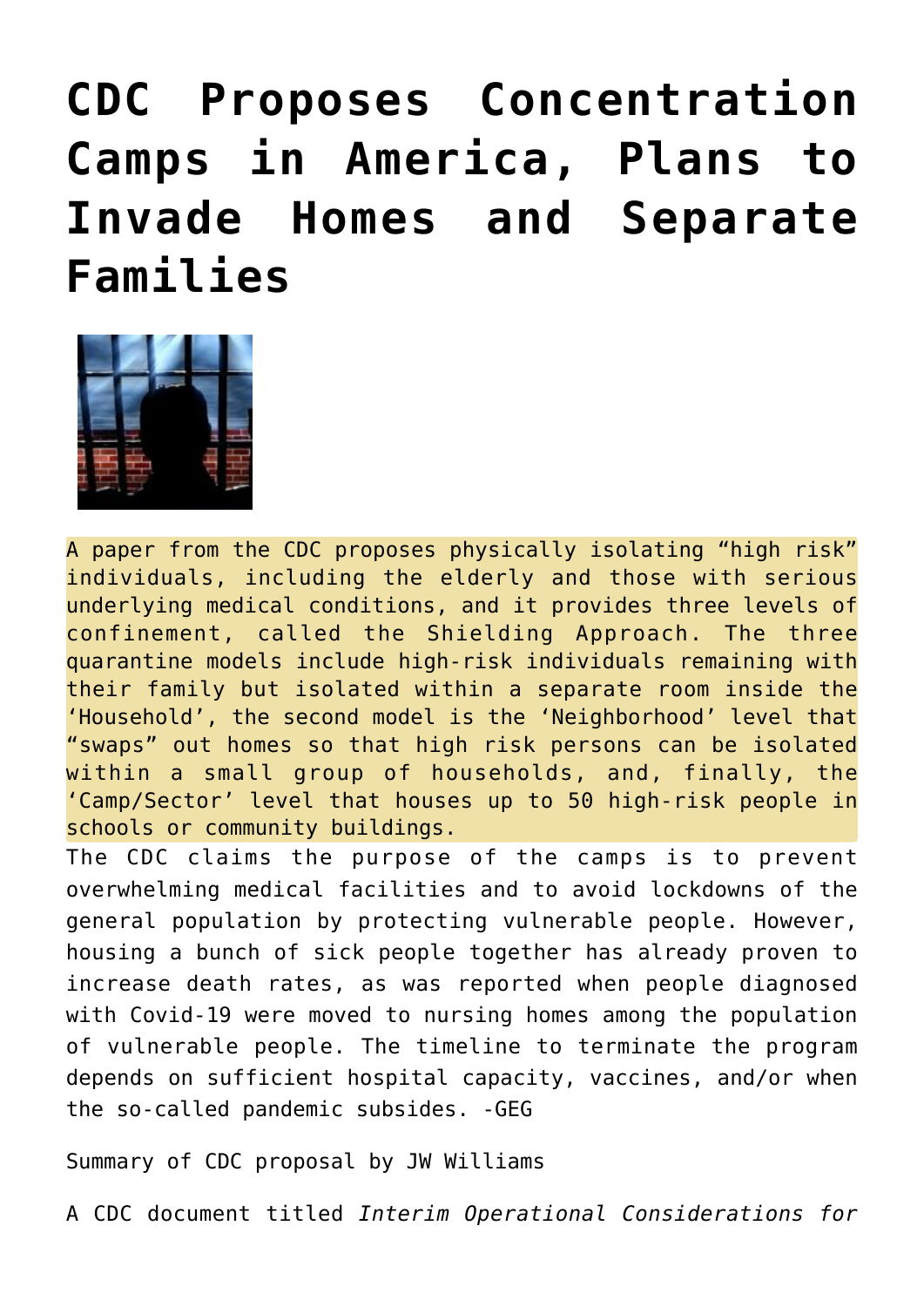*Implementing the Shielding Approach to Prevent COVID-19 Infections in Humanitarian Settings* that was published in July 2020 discusses the "shielding approach" to quarantine "high risk" individuals that includes older adults and and people of any age who have serious underlying medical conditions are at higher risk for severe illness from COVID-19. Innocent people who and symptom-free could be ripped away from their families and loved ones, put on lockdown, and lose their freedom. The CDC admits that the effectiveness of preventing infection using the shielding approach, a euphemism for strict, mass quarantines, has never been documented.

The CDC claims that the shielding approach is intended to alleviate stress on the healthcare system and to avoid longterm containment measures and lockdowns.

The shielding approach aims to reduce the number of severe COVID-19 cases by limiting contact between high-risk vulnerable people and the general population that is considered to be low risk. High-risk individuals would be temporarily relocated to safe "green zones" in households, neighborhoods, or camp/sector communities level. Those confined there would have minimal contact with family members and other low-risk residents. The CDC admits that grouping the elderly and people with underlying disease may result in rapid transmission of illness among the most vulnerable populations that the shielding approach claims it is trying to protect.

The Shielding Approach designates three levels of physical isolation: the Household model has a room dedicated to the isolation of the high risk individual, the Neighborhood level is a grouping of 5 to 10 households that "swap" homes to accommodate high risk individuals, and the Camp/ Sector level is a group of shelters such as schools and community buildings where as many as 50 high risk people are physically isolated together. Able-bodied so-called high risk individuals are needed to care for residents who have disabilities to limit exposure to the general population.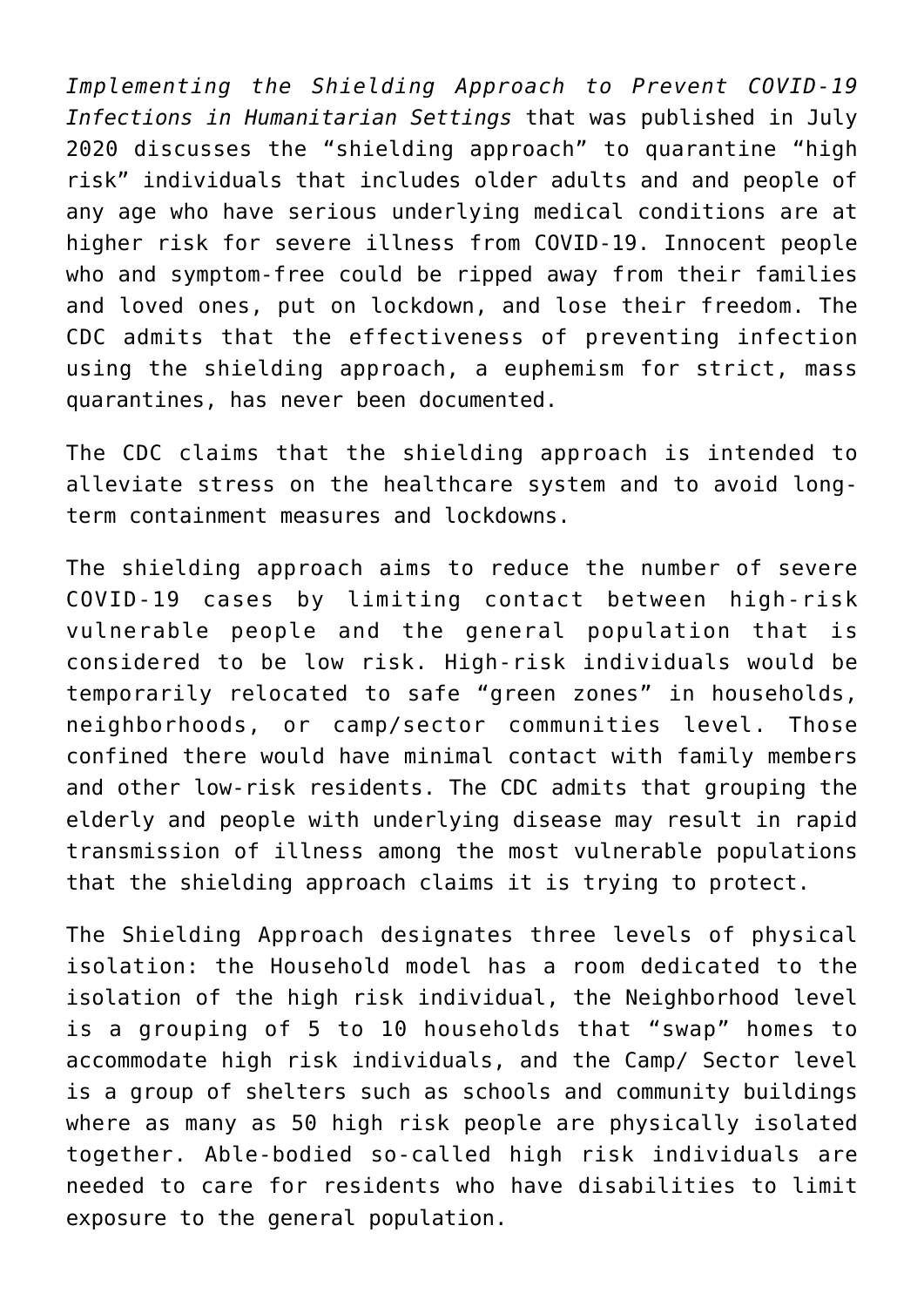High risk individuals will be further isolated by dividing men and women, those with severe immunodeficiency, or dementia. High-risk minors should be accompanied into isolation by a single caregiver who will also be confined to the green zone. Camps and settlements hosting multiple nationalities may require additional separation.

The paper mentions concern over global reductions in commodity shortages, movement restrictions, border closures, and decreased trucking and flights.

The paper claims the premise is based on mitigation strategies used in the United Kingdom.

.

.

.

The paper mentions long-term social impacts triggered by separation from friends and family, feelings of isolation, and stigmatization, but fails to honestly address the deep impact of isolation and that solitary confinement is one of the most severe punishments used on prisoners. In addition, the proposal warns that accidental introduction of the virus into a green zone may result in rapid transmission and increased morbidity and mortality as observed in assisted care facilities in the US.

The timeline for the shielding approach suggests that green zones be maintained until one of the following circumstances arises: when sufficient hospitalization capacity is established, when an effective vaccine or therapeutic options become widely available, or the COVID-19 epidemic affecting the population subsides.

In May, Washington [Governor Jay Inslee](https://www.lifesitenews.com/mobile/news/washington-gov-those-who-dont-cooperate-with-contact-tracers-and-tests-not-allowed-to-leave-home) indicated that people who refuse to cooperate with contact tracers or refuse coronavirus testing won't be allowed to leave their homes even to go to the grocery store or pharmacy. California [Governor](https://losangeles.cbslocal.com/2020/11/19/newsom-stay-at-home-order-curfew-california-purple-tier/) [Gavin Newsom](https://losangeles.cbslocal.com/2020/11/19/newsom-stay-at-home-order-curfew-california-purple-tier/) issued a limited, unlawful stay-at-home in the form of a curfew. Ventura County Medical Director Robert Levin